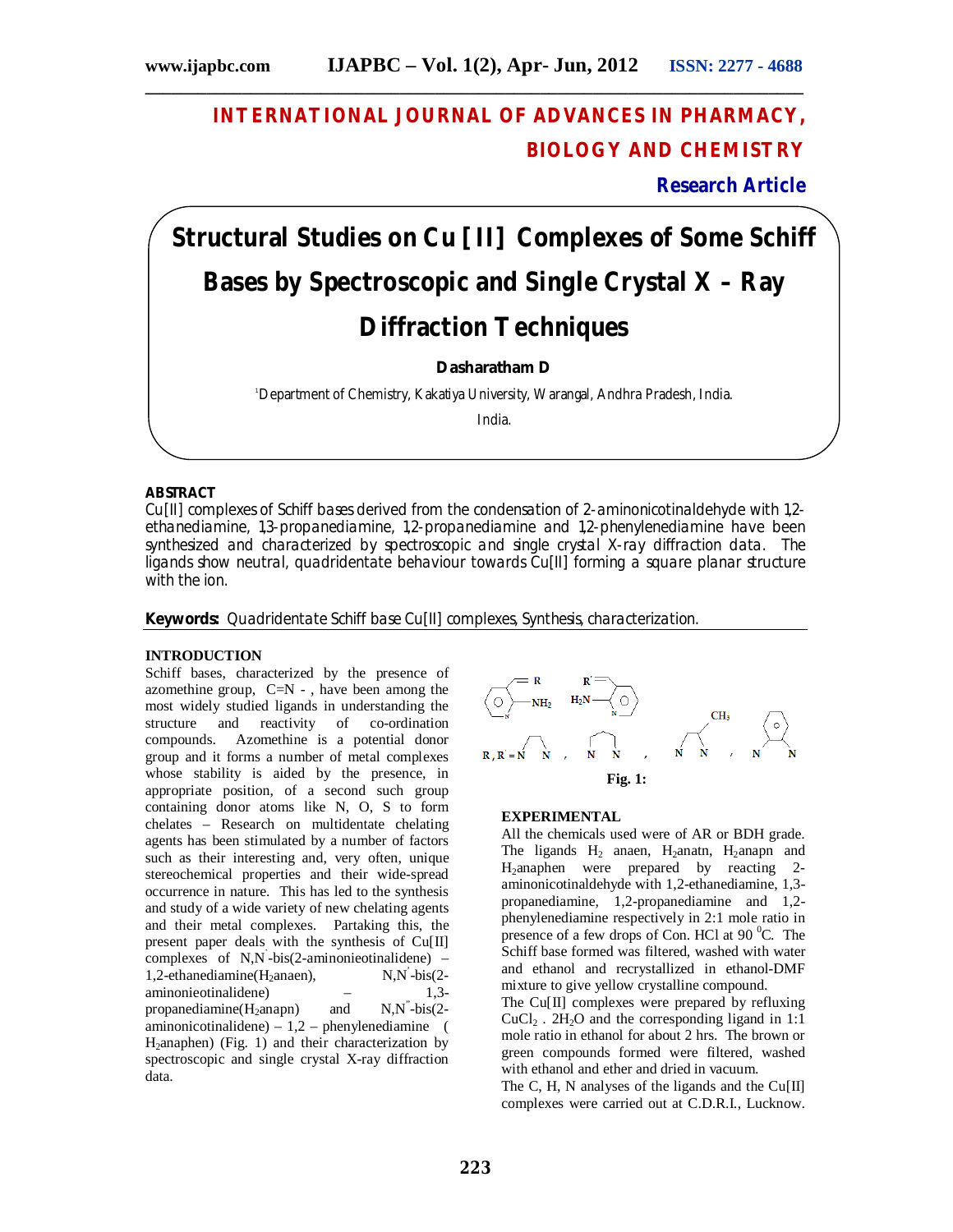The copper and the chloride contents in the representative complex, after decomposition, were determined by standard procedures<sup>1</sup>.

A DI-909 model Digisun digital conductivity meter with a cell calibrated with 0.1 M KCl solution was used for conductance measurements of the complexes in DMF at  $10^{-3}$  M concentration. Magnetic susceptibility of the complexes in solid state at room temperature was measured by vibrating sample magnetometer. The infrared vibrating sample magnetometer.

spectra of the ligands and the complexes in the range  $4000 - 600$  cm<sup>-1</sup> were recorded in KBr matrix or in Nujol mulls on Perkin Elmer-283 spectrophotometer. The electronic spectra of the complexes in DMF were recorded on Schimadzu-5000 spectrophotometer. The single crystal X-ray diffraction data were collected on a Rigaku AFC-6S diffractometer using the ω - 2θ mode at a fixed scans rate with multiple scans for weak reflections.

#### **Table 1: Analytical and Physical data of Cu[II] complexes**

**\_\_\_\_\_\_\_\_\_\_\_\_\_\_\_\_\_\_\_\_\_\_\_\_\_\_\_\_\_\_\_\_\_\_\_\_\_\_\_\_\_\_\_\_\_\_\_\_\_\_\_\_\_\_\_\_\_\_\_\_\_\_\_\_\_\_\_\_\_\_\_\_\_\_\_**

| <b>Complex</b>                | <b>Decomp</b> | Molar<br>Cond.<br>$Ohm-1cm2mol-1$ | Per cent <sup>q</sup> |                  |                |                  |                  |
|-------------------------------|---------------|-----------------------------------|-----------------------|------------------|----------------|------------------|------------------|
|                               | $Temp(^0C)$   |                                   | <b>Cu</b>             | C N              | H              | Cl               |                  |
| $[Cu(H2anaen)]Cl2.2H2O$       | 255           | 124                               | 14.21<br>(14.28)      | 38.10<br>(38.32) | 4.48<br>(4.59) | 19.20<br>(19.15) | 15.97<br>(16.16) |
| $[Cu(H2anatn)]Cl2·2H2O$       | 225           | 132                               |                       | 39.46<br>(39.79) | 4.92<br>(4.90) | 18.47<br>(18.56) |                  |
| $[Cu(H2anapn)]Cl2.2H2O$       | 250           | 110                               |                       | 39.66<br>(39.79) | 4.88<br>(4.90) | 18.52<br>(18.56) |                  |
| $[Cu(H2anaphen)]Cl2.2H2O$ 265 |               | 105                               | 12.78<br>(13.05)      | 44.12<br>(44.41) | 4.12<br>(4.14) | 17.11<br>(17.26) | 14.27<br>(14.56) |

Values in parentheses are the calculated ones.

<sup>q</sup> Analysis carried out for the elements shown.

| Empirical formula                                                        | $C_{14} H_{20} N_6 O_2 Cl_2 Cl$                                                                                                                                |  |  |  |  |  |
|--------------------------------------------------------------------------|----------------------------------------------------------------------------------------------------------------------------------------------------------------|--|--|--|--|--|
| Formula weight                                                           | 438.80                                                                                                                                                         |  |  |  |  |  |
| Crystal colour, Habit                                                    | Yellow, Needles                                                                                                                                                |  |  |  |  |  |
| Crystal dimensions                                                       | $0.60 \times 0.80 \times 0.90$ mm                                                                                                                              |  |  |  |  |  |
| Crystal system                                                           | Triclinic                                                                                                                                                      |  |  |  |  |  |
| Lattice type                                                             | Primitive                                                                                                                                                      |  |  |  |  |  |
| No. of reflections used for<br>Unit cell determination $(2\theta$ range) | $25 (20.1 - 28.9^\circ)$                                                                                                                                       |  |  |  |  |  |
| Lattice parameters                                                       | $a = 10.141$ $^{\circ}$ A $\alpha = 97.65$ $^{\circ}$ b = 13.241 $^{\circ}$ A $\beta = 95.88$ $^{\circ}$<br>c = 7.41 ${}^{0}\text{A}$ $\gamma = 108.30 {}^{0}$ |  |  |  |  |  |
| Space group                                                              | $P-1$ (#2)                                                                                                                                                     |  |  |  |  |  |
| Z value                                                                  | $\overline{2}$                                                                                                                                                 |  |  |  |  |  |
| Density cal                                                              | 1.634 $g/cm^3$                                                                                                                                                 |  |  |  |  |  |
| F <sub>000</sub>                                                         | 450.00                                                                                                                                                         |  |  |  |  |  |
| $M (M_0 K_\alpha)$                                                       | $15.46$ cm <sup>-1</sup>                                                                                                                                       |  |  |  |  |  |

#### **Table 2 : Crystal data of [Cu(H2anaen)]Cl2.2H2O**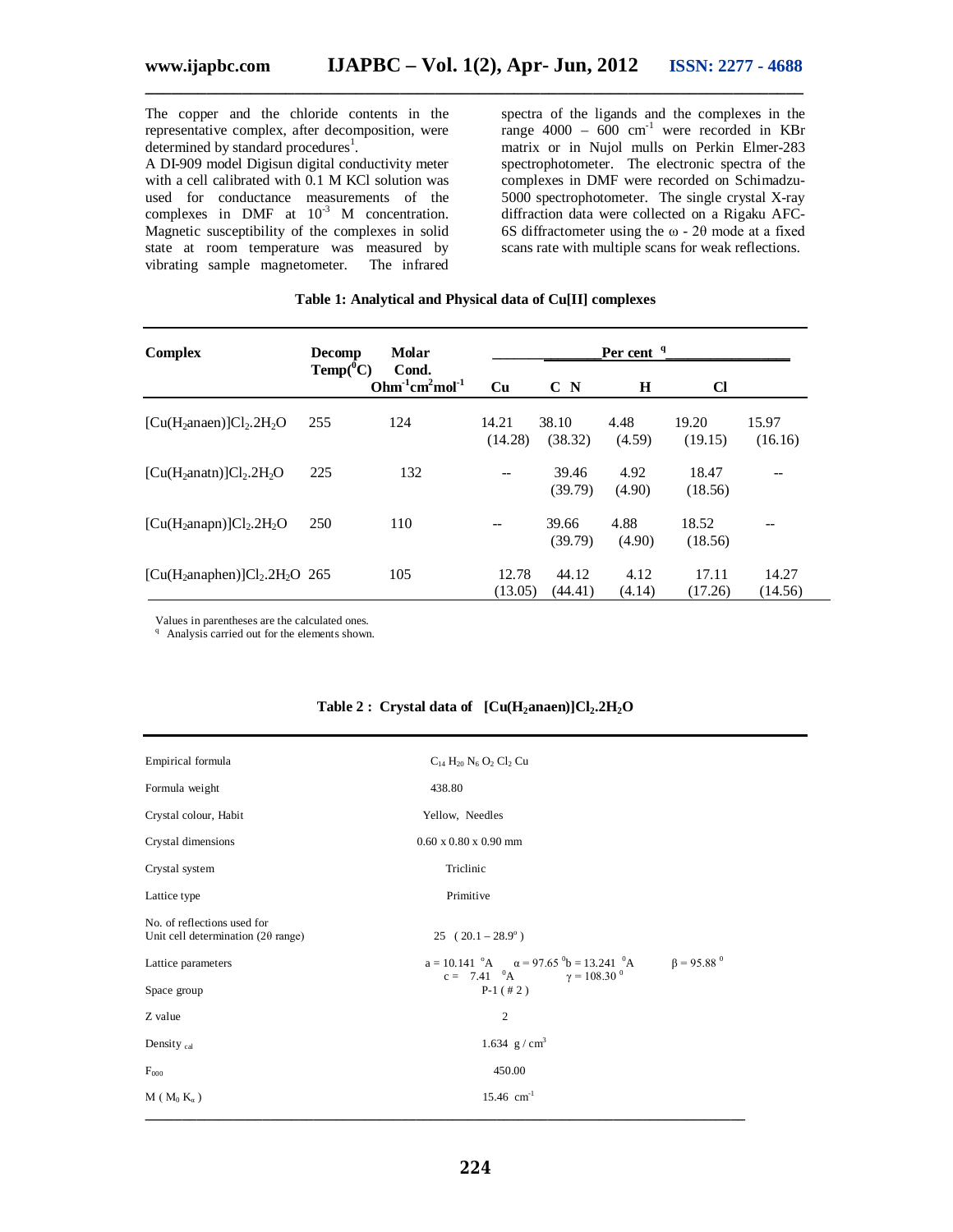**\_\_\_\_\_\_\_\_\_\_\_\_\_\_\_\_\_\_\_\_\_\_\_\_\_\_\_\_\_\_\_\_\_\_\_\_\_\_\_\_\_\_\_\_\_\_\_\_\_\_\_\_\_\_\_\_\_\_\_\_\_\_\_\_\_\_\_\_\_\_\_\_\_\_\_**

#### **RESULTS AND DISCUSSION**

All the metal complexes are stable at room temperature and are non-hygroscopic. They decompose, upon heating, without melting. The ligands and the complexes are slightly soluble in ethanol, methanol and acetone and fairly soluble in DMF and DMSO. The molar conductance values of the complexes are in the range 105-132 Ohm-1  $\text{cm}^2$  mol<sup>-1</sup> indicating that they are 1:2 electrolytes. The analytical and physical data of the complexes are presented in Table 1.

The ligands exhibit intense infrared bands in the region 3180 – 3310 cm<sup>-1</sup> due to υ N-H of NH<sub>2</sub> group<sup>3</sup>. A sharp band around  $1630 \text{ cm}^{-1}$  has been ascribed to  $v = N^4$ . The frequencies of these two groups have been lower shifted in their complexes indicating that the  $NH<sub>2</sub>$  and the C=N groups are involved in coordination with the Cu[II] ion. Thus, it may be inferred that the ligands act as neutral, quadridentate ones coordinating through nitrogens of NH<sup>2</sup> and C=N groups.

The electronic spectra of the complexes show a broad band in the range  $14600-15110 \text{ cm}^{-1}$ broad band in the range corresponding to  ${}^{2}B_{1g} \rightarrow {}^{2}B_{2g}$  transition, characteristic of tetragonal or square planar geometry<sup>5</sup>.

Based on these results the compostion of the complexes can be presented as  $[CuL]Cl<sub>2</sub>.2H<sub>2</sub>O$ where  $L=H_2$  anaen,  $H_2$  anatn,  $H_2$  anapn or  $H_2$ nanphen. However, in order to find out the actual behaviour of the ligands and the geometry of the resulting complexes, single crystal X-ray diffraction studies were carried out on  $[Cu(H<sub>2</sub>anaen)]Cl<sub>2</sub>.2H<sub>2</sub>O.$  X- ray crystal structure of  $[Cu(H_2anaen)]Cl_2.2H_2O$  complex.<br>An yellow needle

An yellow needle crystal of  $[Cu(H<sub>2</sub>anaen)]Cl<sub>2</sub>.2H<sub>2</sub>O$  (molecular formula : $C_{14}H_{20}N_6O_2Cl_2$  Cu) complex having approximate dimensions of 0.60x0.80x0.90 mm was mounted on a glass fiber. The crystal data of the complex obtained are incorporated in Table 2 and the molecular structure is shown in Fig. 2. The structure was solved by direct<sup>6</sup> and expanded using Fourier techniques<sup>7</sup>.

The structure consists of complex mononuclear cations, chloride ions and water molecules. Each copper ion coordinated by four nitrogen atoms  $N_1$ ,  $N_2$ ,  $N_3$  and  $N_4$ , displays a square planar geometry. Least – squaresplanes fit shows very slight distortions form idealized square planar geometry.  $N_1$  and  $N_3$  atoms are situated above the mean plane (deviation of 0.022 and 0.023  $^{0}$ A respectively), while  $N_2$  and  $N_4$  atoms are situated below the mean plane ( deviation of  $0.025$  and  $0.027$   $\mathrm{^0A}$ respectively) while copper ion is in the mean plane. The molecule thus bends slightly along the lines  $N_1$  ….  $N_2$  and  $N_3$  …  $N_4$  resulting in a tetrahedral twist structure. The angles  $N_1$ -Cu-N<sub>3</sub> 174.6<sup>0</sup>, N<sub>2</sub> – Cu – N<sub>4</sub> 174.0<sup>0</sup> and dihedral angle between planes  $N_1 - Cu - N_2$  and  $N_3 - Cu - N_4$  only  $2.02<sup>0</sup>$  indicate that there is only slight distortion from perfect square planar structure, but the distortion is comparable to that of the well known square planar complexes such as N,N'-[bis(2hydroxyl-1-naphthylmethylene) propane -1,3 diaminato] nickel(II) with theta of  $2.0^{\circ}$ .

Thus, the structure supports the fact that  $H_2$  anaen acts as a quadridentate ligand forming with CuCl2.2H2O a slightly distorted square planar complex of 1:2 electrolyte type. The same conclusions may be applicable for the Cu[II] complexes  $H_2$ anatn,  $H_2$ anapn and  $H_2$ anaphen.



**Fig. 2: Molecular Structure of [ Cu(H2anaen)] Cl2.2H2O together with water molecule and chloride ions outside the coordination sphere. Hydrogen atoms on Oxygen of water molecule are not shown. ( central Reddish Brown – Copper ; blue – Nitrogen ; red – Oxygen; Gray – Carbon ; White – Hydrogen)**